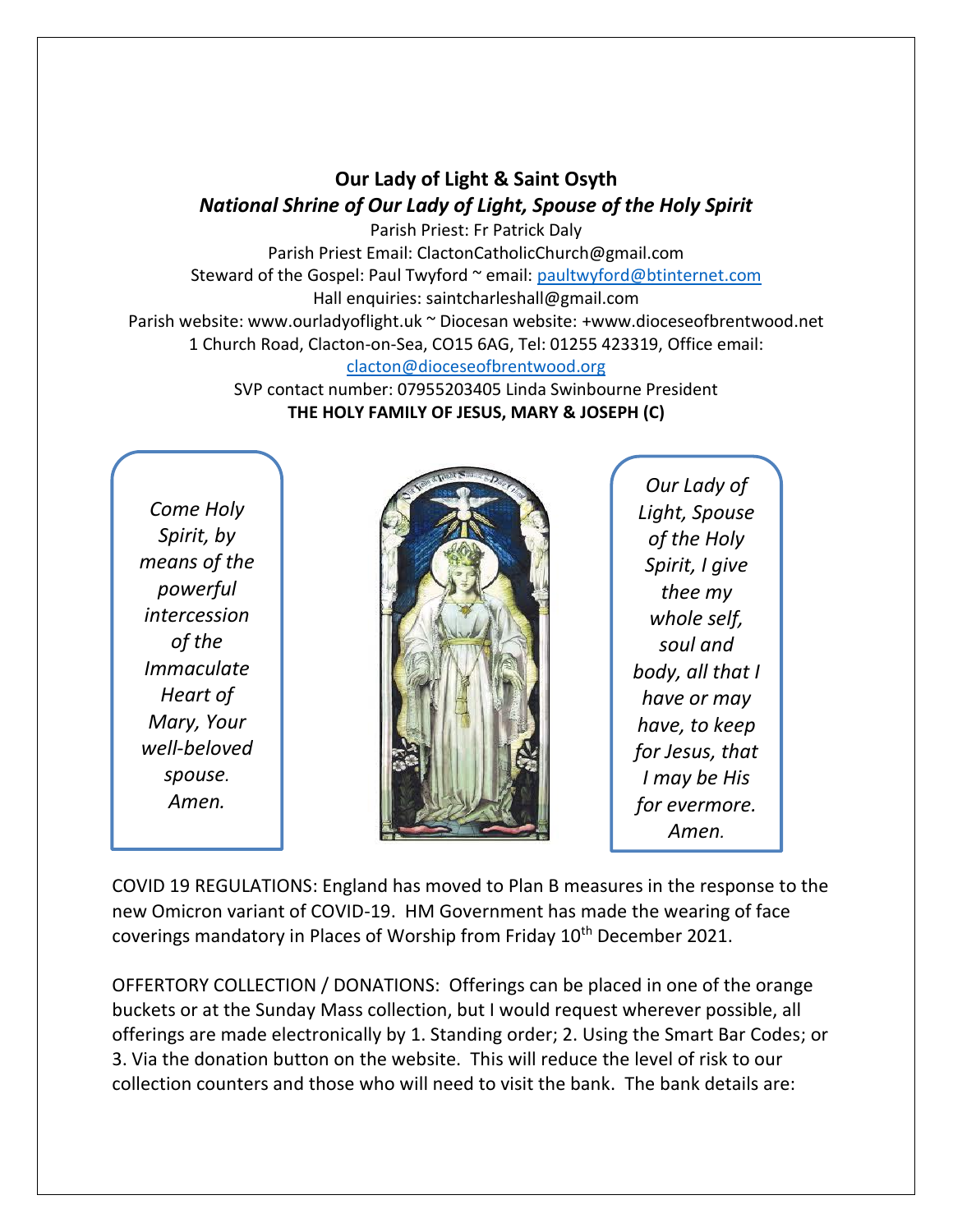## **Bank Title: Catholic Church Clacton-on-Sea, Sort Code 401322, Account Number:**

**41020463.** Members of the gift-aid scheme should quote their name and gift aid number in the Reference. Funds received last week:

Electronic Offerings £360.00 of which £272.00 was gift aided.

Collection Offerings £622.92 of which £249.00 was gift aided.

Thank you for your generosity, for Gift Aiding your offerings, and for your support of the Parish. Fr Patrick.

GIVE WITH YOUR SMARTPHONE: You can now give to the Parish with your smartphone using the bar codes displayed at the entrance and exit doors of the church. You can give from £3 to £20 with or without Giftaid. Simply scan the chosen bar code.

CHRISTMAS OFFERINGS: The Christmas offerings are your personal gift to the Parish Priest. **Only the following qualifies for the personal offering**: Electronic payments with the word 'Christmas' included in the reference details, the 'Christmas Offering' gift-aid envelopes, and cash placed in the orange buckets at the Christmas Masses. Thank you for your generosity. Fr Patrick.

## LUKE 2:22-40

Today we celebrate the Feast of the Holy Family. The celebration is in honour of Jesus of Nazareth, His mother, the Blessed Virgin Mary, and His foster father, Blessed Joseph, as a family. The Holy Family is presented to us by the Church as a model for all Christian families. The Gospel tells us that Joseph and Mary went to the temple to present the baby Jesus to God and for their own purification. It was the law at the time, that every first-born male must be consecrated to the Lord. The normal sacrificial offering would have been a year-old lamb in accordance with Mosaic Law. Joseph and Mary were unable to provide a lamb due to their poverty and, therefore, gave a pair of turtledoves or two young pigeons. The young couple were offering back to God, what had been given to them by God. Every child is a gift from God.

This was a family of great faith that had already suffered great difficulty and hardship. Joseph, who had initially been traumatized by the news that Mary, his betrothed in marriage, was expecting a child, and who through faith learned to accept the will of God in his life. Who accepted and committed his life to Mary and the child Jesus. Mary, who was initially confused by the message of the archangel, who through an act of total faith and through her love of God, accepted to be the Mother of God. The baby Jesus was the promised Messiah to the world. A king, who was not born in a palace with servants to wait on him but born in a stable and laid in a manger – normally used for feeding animals. The child who was to become the Bread of Life for humanity. This Holy Family that had been forced to flee its home and possessions for the fear of persecution. The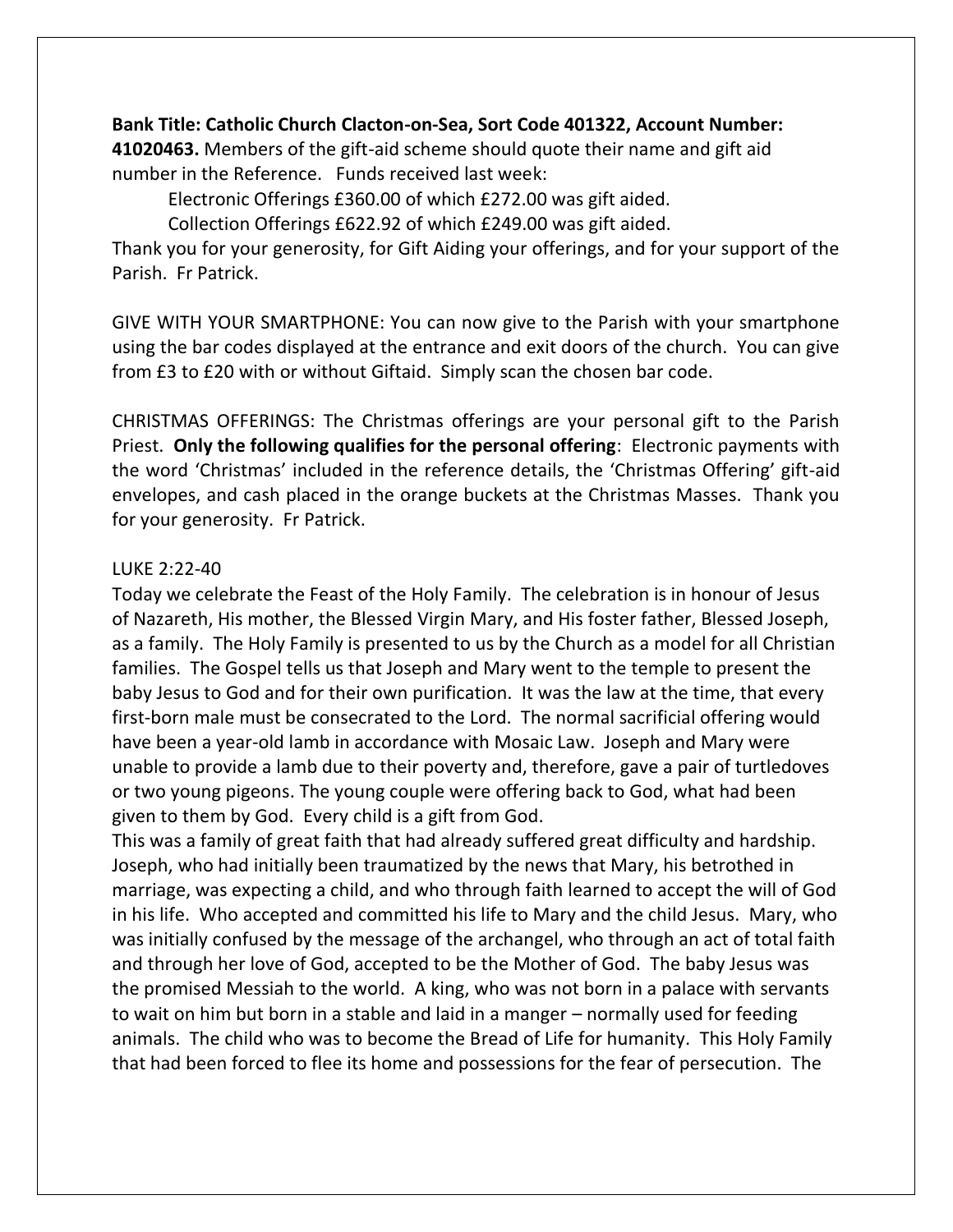story tells us of a young family tested by very difficult circumstances but a family with a complete trust and faith in God.

The Gospel speaks of two witnesses to the events in the temple. These witnesses were the man Simeon and the prophetess Anna. The Gospel tells us that the Holy Spirit rested on Simeon. He was a man of great faith. Simeon recognized Jesus as the promised Messiah sent for the salvation of all nations and to be a light to the world. He warns Mary that a sword will pierce her very own soul. Anna was a woman of great prayer and faith. She also recognizes Jesus as the child sent for the deliverance of Jerusalem. How is the Holy Family a model for all Christian families? This Gospel tells us that the family is a sacred institution established by God. God Himself chose to enter humanity through a poor and simple family. God obtained His humanity through the Blessed Virgin Mary. We obtain our humanity and the foundations of our faith through our families. The Holy family as a reflection of the Blessed Trinity shows us how we are to live in families of love. The Holy family expresses the joy of a life lived for the other rather than for oneself. The Holy family teaches us the joy of a life surrendered completely to God in total faith and trust. At the heart of the Holy Family is found Jesus Christ – our Lord and redeemer. We have no better model for a Christian family.

SYNOD LISTENING JOURNEY: Please complete and return the Parish Christmas Questionnaire. A copy will be given to you at every Mass over Christmas. Thank you.

SACRAMENT OF CONFIRMATION: There are some places available for any young person in year 9 or above on the programme, which is due to commence shortly. Please email Fr Patrick if you would like to be Confirmed in 2022.

SVP SOUP KITCHEN RAFFLE: Winning numbers are: 412 (599215), 192 (477860), 686 (599215), 603 (599215), 753 (599215), 648 (599215), 42 (477860), 388 (599215), 318 (599215), 359 (599215), 184 (477860), 99 (477860). Please contact Linda on: 07955203405 to arrange collection.

| Saturday 25 <sup>th</sup> December     | 8.30 am.  | <b>MASS: Thomas Ropohan RIP</b> |
|----------------------------------------|-----------|---------------------------------|
| 2021.                                  |           | Brendon Herlihy.                |
| Solemnity of Christmas Day.            |           |                                 |
| Saturday 25 <sup>th</sup> December     | 10.30 am. | <b>MASS: Terry Lewis RIP</b>    |
| 2021.                                  |           | Marian Lewis.                   |
| Sunday 26 <sup>th</sup> December 2021. | 8.30 am.  | MASS: Tina Killen RIP           |
| Feast of The Holy Family of            |           | Harry Killen.                   |
| Jesus, Mary & Joseph.                  |           |                                 |

## **THIS WEEK'S SERVICES.**